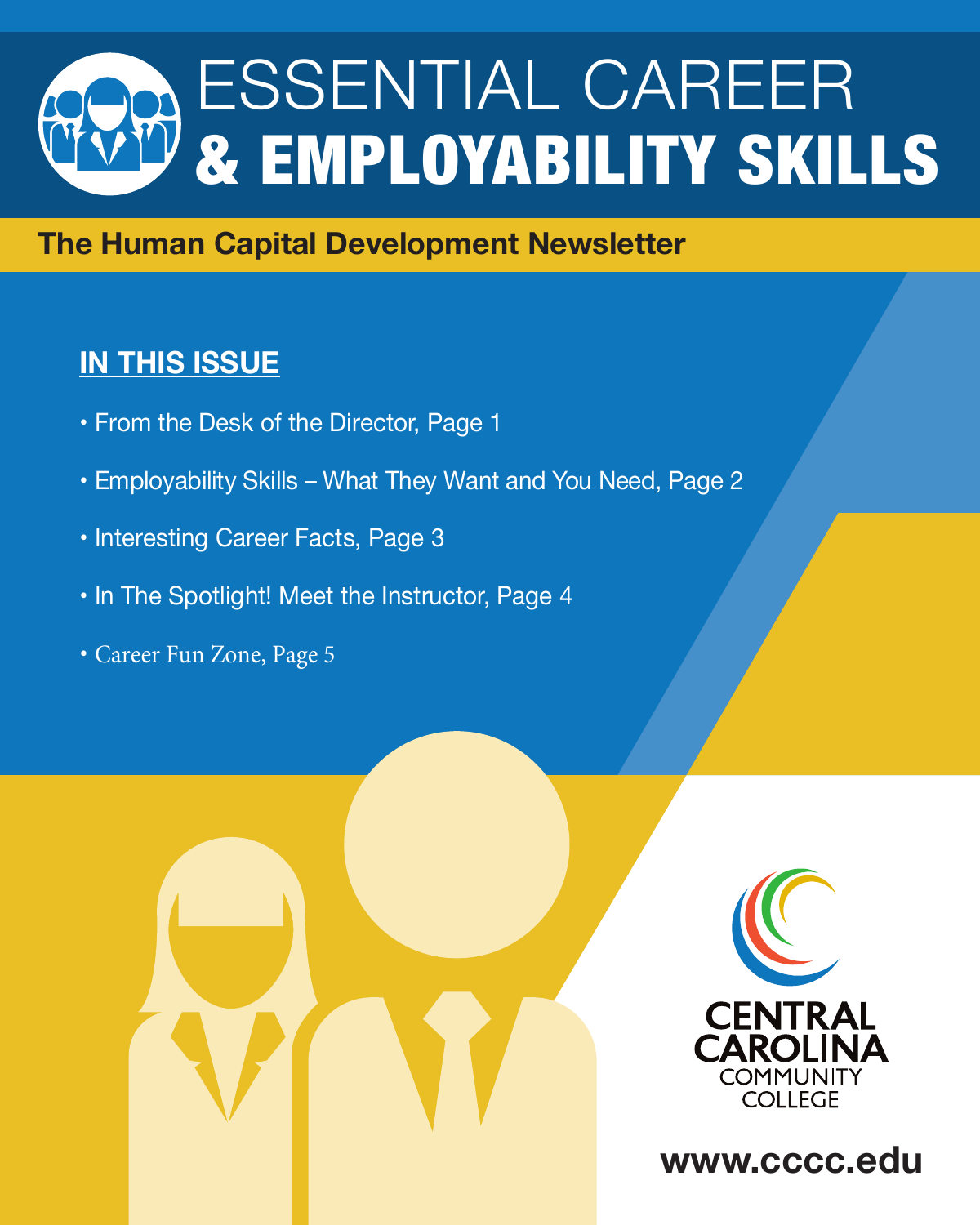## **From the Desk** *T* of the Director

**Hello! I am Latoya Brower, Director of Essential Career & Employability Skills (ECES) at Central Carolina Community College.** 



**Latoya R. Brower** *Director, Essential Career & Employability Skills, CCCC*

**Welcome to the second edition of the ECES Human Capital Newsletter!** It is my hope that you are well and healthy while enjoying this newsletter. Like many of you, at this point, I was hoping we would be facing our new normal post COVID-19. Instead, we are again besieged by the virus as the new Delta variant takes hold and begins to spread.

The impact from the 1st and 2nd wave of the virus will be felt for many years down the road.

The viral pandemic has changed many things around the world, but one of its most profound changes is the changes in the way people work and employers hire and engage employees.

Between the virus and the government's economic stimulus payments many businesses are struggling to remain viable as individuals are reluctant to return to work; in-person or virtual.

This impacts our educational systems across the nation as well. Despite the sentiment last year of wanting to return to in-person classrooms, college enrollments have taken a hit and are still lagging even after the roll-out of vaccines.

The false security given by the economic stimulus package will hit many hard as those funds come to end, inflation takes hold, rent moratoriums lift, and the race for jobs begins as many finally realize that many jobs that were there before are no longer.

Still the federal and state governments are hopeful that people will return to work, will return to open new businesses or re-open their business that closed due to the viral impact.

That is why the government is supporting education initiatives across the nation; providing funding for scholarships for short-term career training as well as degree completion.

As the president works to get his economic infrastructure bill to pass, now is the time for people to take advantage of career training opportunities to retool or learn new skills and gain credentials to obtain employment in the jobs of tomorrow.

We were already facing a growing skills gap, pre-COVID, that had serious consequences for our nation and economy. So now what lies ahead for a nation of people not ready to get back into the workforce?

How this story of the viral pandemic of this life times concludes lies in the hands of American workers and the unemployed.

To have a bright future we each must do our part to shine a little light.

## **Contact the Director**

**Email:** cetregistration@cccc.edu│**Phone:** (919) 704-0446 **Office Hours:** Monday – Thursday│8:00 a.m. – 5:00 p.m.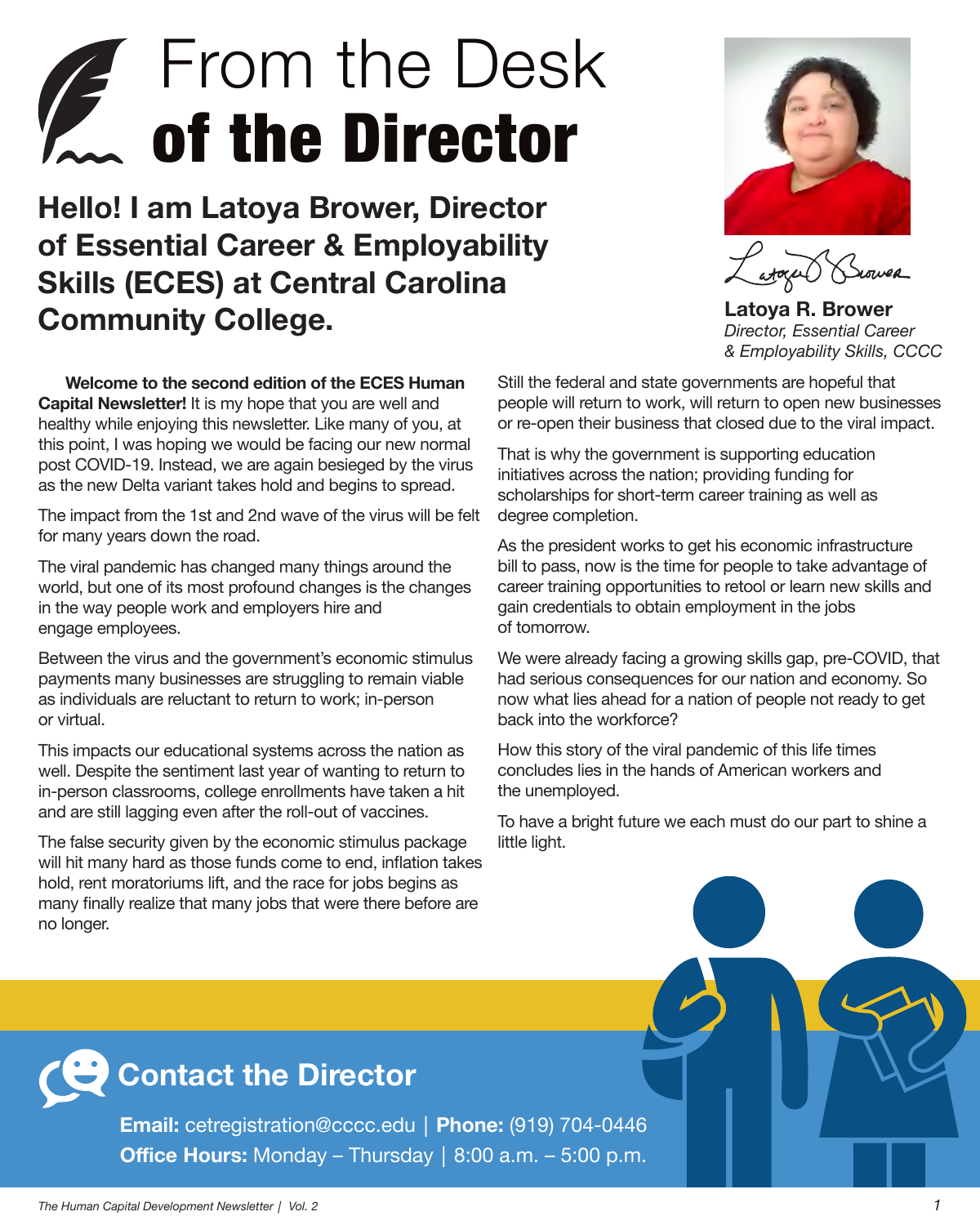# EMPLOYABILITY SKILLS What they want and You Need

**When we think of getting ready for work, we generally think of routine things we do such as brushing our teeth, showering, getting dressed, packing meals, and other things. Of course those things are necessary when you have a job, but when you are job searching, it is important that "YOU" are ready for work. You can easily "look" like you are ready for work, but the litmus test of employment for employers is what is called your "employability skills" or "soft skills." These are skills that are the personal attributes that enable one to interact effectively and harmoniously with other people as well as to apply knowledge to solve problems, and to fit into any work environment.**

A research conducted by Harvard University, the Carnegie Foundation and Stanford Research Center concluded that 85% of job success comes from technical skills and knowledge. Yet employers say that applicants are unprepared for work because of their lack of these soft, employability skills or termed work readiness skills.

So what are these employability skills? They include but are not limited to:

- **Communication**
- **Work Ethics**
- **Work Etiquette**
- **Teamwork**
- **Reliability**
- **Problem-solving**
- **Organization and planning**
- *<u>Alnitiative</u>*
- **Self-management**
- **Leadership**
- **Learning**
- **Technology**

You may ask, "How can I build my employability skills?" Well, you certainly cannot build them by not interacting with people. Since every job on the planet involves interacting with people on some level, it is important that you capitalize on opportunities to interact with others. You can build your employability skills through participation in:

#### **Paid work**

- **Unpaid work and volunteering**
- **Sports and other hobbies**
- **Community or other group activities**

Remember, when you build upon your employability skills, you build upon better job opportunities!

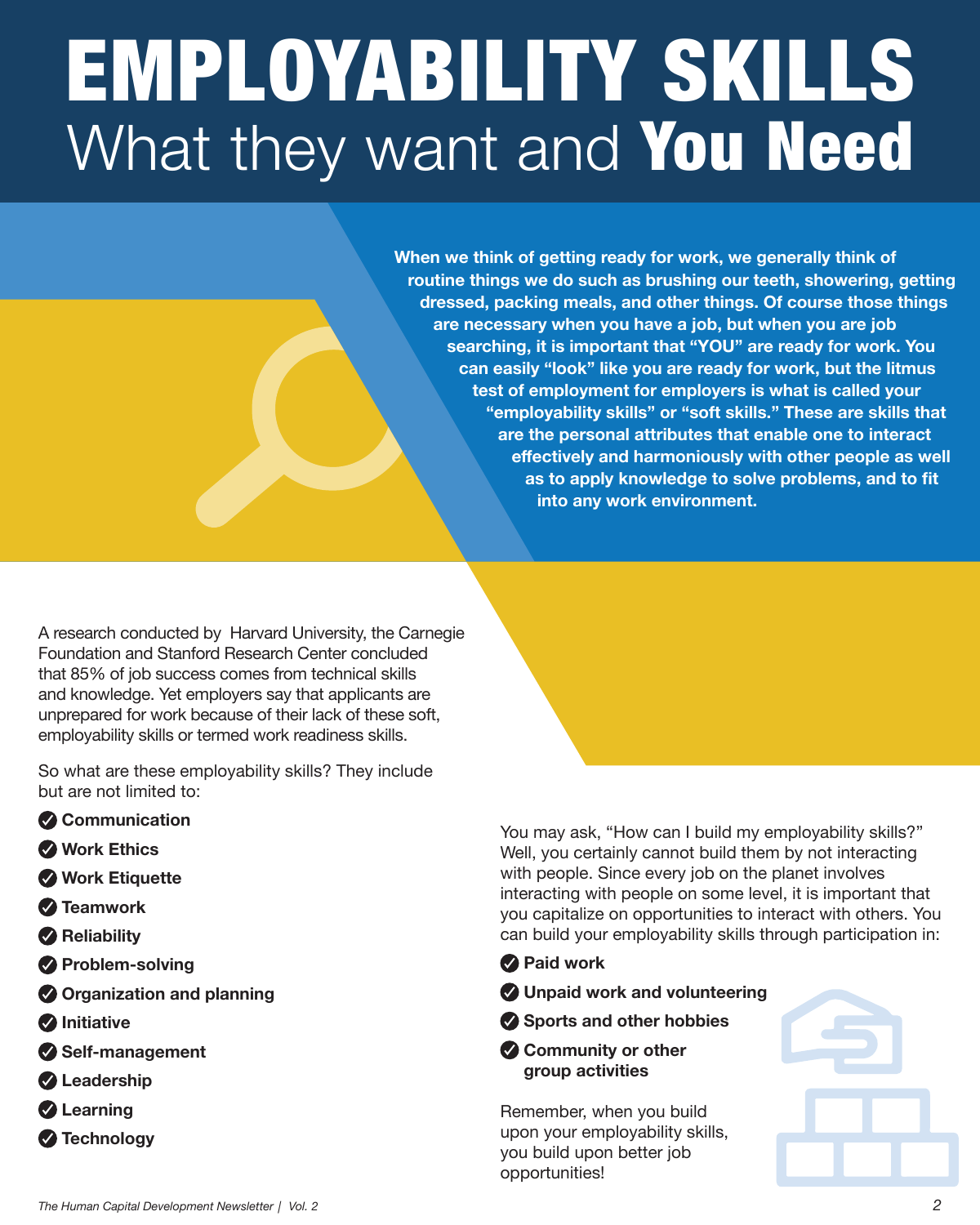# Interesting Career Facts

- **1 Monday is the most common sick day.** Except in Australia! I guess they are reliable folk until Tuesday arrives – Australia's most common sick day.
- **2 Fridays are the least likely sick day.** People are much happier and more likely to fulfill their duties on a Friday.
- **3** If you work 40 hours a week up until 65 years, you will work just over **90,000 hours** in your lifetime.
- **4** Leonardo Da Vinci is credited with writing **the first résumé**.
- **5 The Industrial Revolution allowed people to work longer and year-round.** Work was no longer dictated by seasons and natural lighting!
- **6** Around the world, the working week ranges between **40 44 hours per week**, but some countries have a great attitude toward work-life balance! In France the average work week is **35 hours**, The Netherlands has the shortest work week in the world at **29 hours** per week.
- **7 Sadly, in North Korea residents living and working in labor camps work over 112 hours per week!**
- **8** In Japan the average working week is **60 70 hours**. Many Japanese drop dead at work as a result. This is known as 'Karoshi'. **Every year, over 10,000 Japanese suffer from 'Karoshi'**
- **9** The word 'boss' is Dutch, meaning '**a master**'
- **10** The word 'employ' is Latin, meaning to '**enfold, involve, associate**'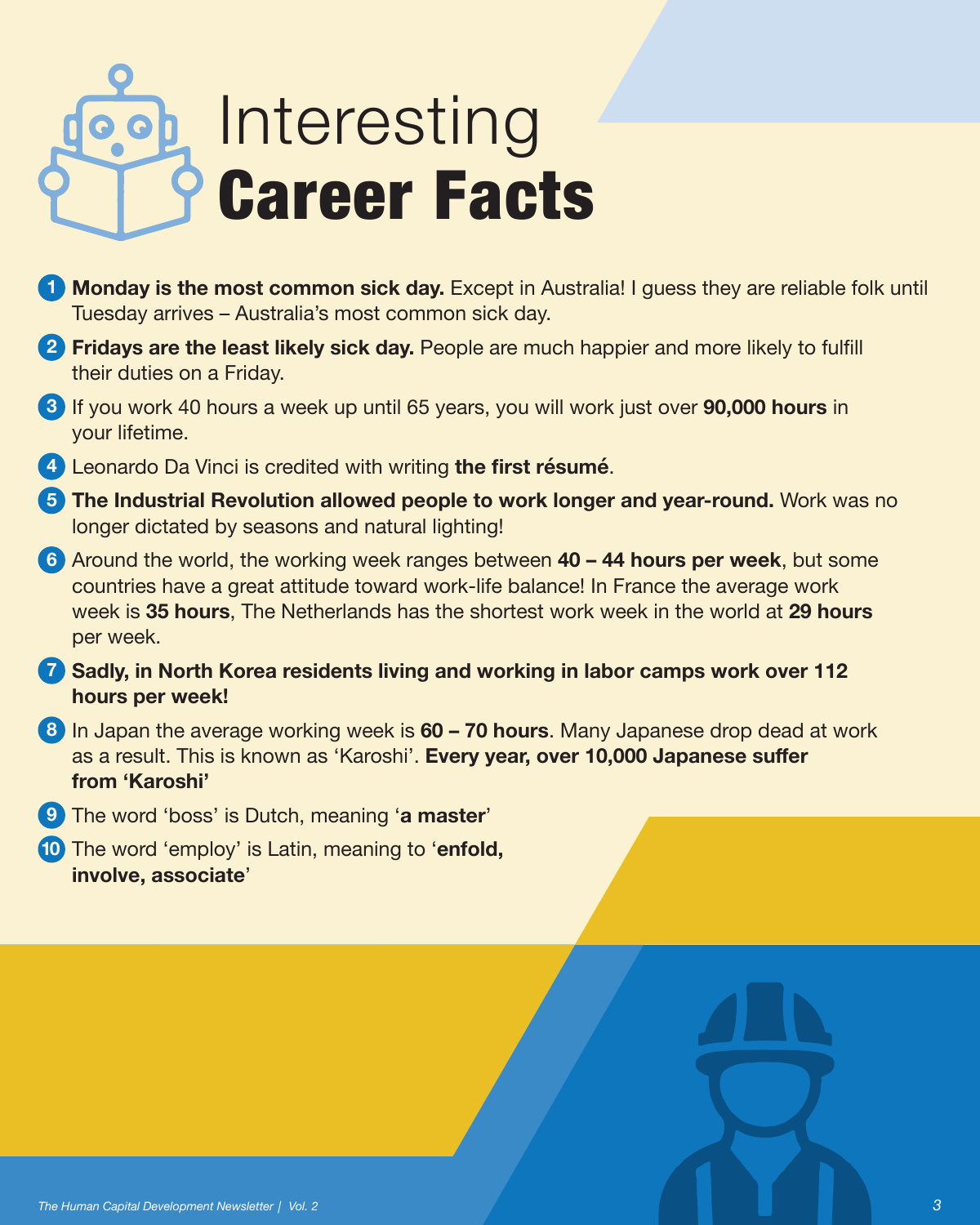

#### **Meet the Instructor: Dr. Norman Collins**

Tell us more about you and your interests in continuing education and Essential Career & Employability Skills (ECES).



I believe my interests in continuing education stem from having been engaged in the field of education for most of my life, both through my secondary and post-secondary matriculations as well as employment. My earliest professional career began at a community college in my hometown where for almost 5 years I was employed as an accounts receivables clerk, gospel choir instructor, and later as a life skills instructor. In addition, I have been employed at Jackson State University as a consultant for institutional development and at Mississippi Valley State University as a career counselor for 3 years. I would say that my interests and passion in essential career and employability skills were heightened after I relocated to Raleigh and was employed as a job seeker consultant with NCWorks Capital Area and later as a supervisor of supported employment with RHA Behavioral Health. These experiences eventually led me to Atlanta where I was hired to develop a work readiness program. Currently as a business services coordinator with Triangle South Workforce Development Board through CCCC, I have amassed a holistic view of workforce development.

#### What do you like most about ECES?

"**Choose a job you love, and you will never have to work a day in your life**," Confucius once said. A key focus of ECES is assisting students/individuals with obtaining the education and soft skills necessary to obtain and maintain sustainable employment that aligns with their interests and passions. Moreover, ECES assists in creating a "career" pathway that enables individuals to fulfill their needs of survival, social interaction, satisfaction, and self-fulfillment.

#### **ECES Program: Career Ready**

The courses in this program category are designed to help individuals who are ready to get hired. These individuals have the technical skills required to do the job and are ready to obtain the finishing touches through gaining essential soft skills critical for interacting with others in the work environment, skills to help them in creating and crafting highly effective resumes, learn important 21st century job search and interviewing skills.

#### **Available courses include:**

- **+** Career Ready Bootcamp
- **+** Jobs 101
- **+** WorkKeys NCRC Prep (CCCC created prep course for National Career Readiness Certification)
- **+** Working Smart (essential soft skills)

To find out more about ECES Course Schedule, view the Continuing Education Course offerings at www.cccc.edu/ecd/find-classes.